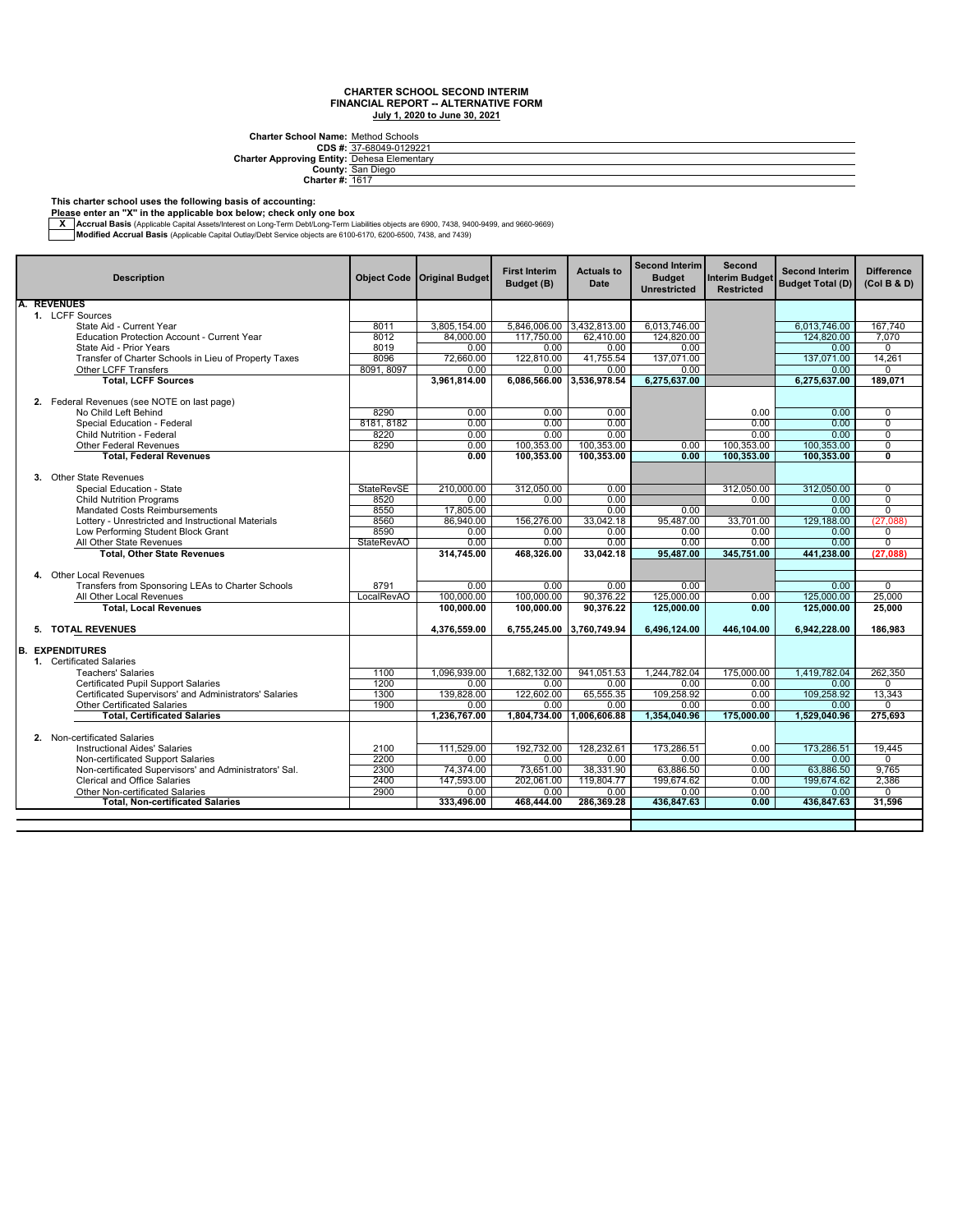**Charter School Name:** Method Schools

|                                                         | <b>CDS #:</b> 37-68049-0129221 |                                    |                                    |                                  |                                                               |                                                      |                                                  |                                  |
|---------------------------------------------------------|--------------------------------|------------------------------------|------------------------------------|----------------------------------|---------------------------------------------------------------|------------------------------------------------------|--------------------------------------------------|----------------------------------|
| <b>Description</b>                                      |                                | <b>Object Code Original Budget</b> | <b>First Interim</b><br>Budget (B) | <b>Actuals to</b><br><b>Date</b> | <b>Second Interim</b><br><b>Budget</b><br><b>Unrestricted</b> | Second<br><b>Interim Budget</b><br><b>Restricted</b> | <b>Second Interim</b><br><b>Budget Total (D)</b> | <b>Difference</b><br>(Col B & D) |
| 3. Employee Benefits                                    |                                |                                    |                                    |                                  |                                                               |                                                      |                                                  |                                  |
| <b>STRS</b>                                             | 3101-3102                      | 0.00                               | 0.00                               | 0.00                             | 0.00                                                          | 0.00                                                 | 0.00                                             | 0                                |
| <b>PERS</b>                                             | 3201-3202                      | 0.00                               | 0.00                               | 0.00                             | 0.00                                                          | 0.00                                                 | 0.00                                             | $\overline{0}$                   |
| OASDI / Medicare / Alternative                          | 3301-3302                      | 120,125.00                         | 173,898.00                         | 95,653.29                        | 141,365.60                                                    | 13,563.00                                            | 154,928.60                                       | 18.969                           |
|                                                         | 3401-3402                      | 259,747.00                         | 496,884.00                         | 73,945.89                        | 98,243.15                                                     | 25,000.00                                            | 123,243.15                                       |                                  |
| <b>Health and Welfare Benefits</b>                      |                                |                                    |                                    |                                  |                                                               |                                                      |                                                  | 373,641                          |
| Unemployment Insurance                                  | 3501-3502                      | 61,108.00                          | 68,700.00                          | 23,717.99                        | 36,728.00                                                     | 2,625.00                                             | 39,353.00                                        | 29,347                           |
| Workers' Compensation Insurance                         | 3601-3602                      | 23,554.00                          | 34,098.00                          | 19,442.60                        | 28,029.33                                                     | 4,375.00                                             | 32,404.33                                        | 1,694                            |
| <b>Retiree Benefits</b>                                 | 3701-3702                      | 0.00                               | 0.00                               | 0.00                             | 0.00                                                          | 0.00                                                 | 0.00                                             | 0                                |
| PERS Reduction (for revenue limit funded schools)       | 3801-3802                      | 0.00                               | 0.00                               | 0.00                             | 0.00                                                          | 0.00                                                 | 0.00                                             | $\overline{0}$                   |
| <b>Other Employee Benefits</b>                          | 3901-3902                      | 60,513.00                          | 107,659.00                         | 14,649.81                        | 15,666.35                                                     | 8,750.00                                             | 24,416.35                                        | 83,243                           |
| <b>Total, Employee Benefits</b>                         |                                | 525,047.00                         | 881,239.00                         | 227,409.58                       | 320,032.43                                                    | 54,313.00                                            | 374,345.43                                       | 506,894                          |
|                                                         |                                |                                    |                                    |                                  |                                                               |                                                      |                                                  |                                  |
| 4. Books and Supplies                                   |                                |                                    |                                    |                                  |                                                               |                                                      |                                                  |                                  |
|                                                         |                                |                                    |                                    |                                  |                                                               |                                                      |                                                  |                                  |
| Approved Textbooks and Core Curricula Materials         | 4100                           | 241,360.00                         | 641,360.00                         | 234,111.99                       | 264,647.00                                                    | 100,353.00                                           | 365,000.00                                       | 276,360                          |
| Books and Other Reference Materials                     | 4200                           | 30,000.00                          | 230,000.00                         | 131.197.50                       | 200.000.00                                                    | 0.00                                                 | 200.000.00                                       | 30.000                           |
| Materials and Supplies                                  | 4300                           | 37,834.00                          | 60,000.00                          | 28,333.39                        | 11,299.00                                                     | 33,701.00                                            | 45,000.00                                        | 15,000                           |
| Noncapitalized Equipment                                | 4400                           | 48,000.00                          | 97,000.00                          | 37,173.86                        | 62,000.00                                                     | 0.00                                                 | 62,000.00                                        | 35,000                           |
| Food                                                    | 4700                           | 0.00                               | 0.00                               | 0.00                             | 0.00                                                          | 0.00                                                 | 0.00                                             | 0                                |
| <b>Total, Books and Supplies</b>                        |                                | 357,194.00                         | 1,028,360.00                       | 430,816.74                       | 537,946.00                                                    | 134.054.00                                           | 672,000.00                                       | 356,360                          |
|                                                         |                                |                                    |                                    |                                  |                                                               |                                                      |                                                  |                                  |
| 5. Services and Other Operating Expenditures            |                                |                                    |                                    |                                  |                                                               |                                                      |                                                  |                                  |
| Subagreeemnts for Services                              | 5100                           | 0.00                               |                                    | 0.00                             | 0.00                                                          | 0.00                                                 |                                                  |                                  |
| <b>Travel and Conferences</b>                           | 5200                           | 28,000.00                          | 28,000.00                          | 15,279.39                        | 24,000.00                                                     | 0.00                                                 | 24,000.00                                        | 4,000                            |
| Dues and Memberships                                    | 5300                           | 2,400.00                           | 2,400.00                           | 2,535.85                         | 5,000.00                                                      | 0.00                                                 | 5,000.00                                         | (2,600)                          |
| Insurance                                               | 5400                           | 10.000.00                          | 20,000.00                          | 12.690.84                        | 20.000.00                                                     | 0.00                                                 | 20,000.00                                        | $\overline{0}$                   |
| Operations and Housekeeping Services                    | 5500                           | 2,000.00                           | 5,000.00                           | 2,128.96                         | 6,000.00                                                      | 0.00                                                 | 6,000.00                                         | (1,000)                          |
| Rentals, Leases, Repairs, and Noncap. Improvements      | 5600                           | 168,000.00                         | 168,000.00                         | 65,543.71                        | 116,000.00                                                    | 0.00                                                 | 116,000.00                                       | 52.000                           |
| Professional/Consulting Services and Operating Expend.  | 5800                           | 412,287.00                         | 499,211.00                         | 181,062.41                       | 318,754.00                                                    | 82,737.00                                            | 401,491.00                                       | 97.720                           |
| Communications                                          | 5900                           | 40.400.00                          | 40.400.00                          | 14.611.09                        | 27,500.00                                                     | 0.00                                                 | 27,500.00                                        | 12.900                           |
|                                                         |                                |                                    |                                    |                                  |                                                               |                                                      |                                                  |                                  |
| <b>Total, Services and Other Operating Expenditures</b> |                                | 663,087.00                         | 763,011.00                         | 293,852.25                       | 517,254.00                                                    | 82,737.00                                            | 599,991.00                                       | 163,020                          |
|                                                         |                                |                                    |                                    |                                  |                                                               |                                                      |                                                  |                                  |
| 6. Capital Outlay                                       |                                |                                    |                                    |                                  |                                                               |                                                      |                                                  |                                  |
| (Objects 6100-6170, 6200-6500 for modified              |                                |                                    |                                    |                                  |                                                               |                                                      |                                                  |                                  |
| accrual basis only)                                     |                                |                                    |                                    |                                  |                                                               |                                                      |                                                  |                                  |
| Land and Land Improvements                              | 6100-6170                      | 0.00                               | 0.00                               | 0.00                             | 0.00                                                          | 0.00                                                 | 0.00                                             | 0                                |
| Buildings and Improvements of Buildings                 | 6200                           | 0.00                               | 0.00                               | 0.00                             | 0.00                                                          | 0.00                                                 | 0.00                                             | $\overline{0}$                   |
| Books and Media for New School Libraries or Major       |                                |                                    |                                    |                                  |                                                               |                                                      |                                                  |                                  |
| Expansion of School Libraries                           | 6300                           | 0.00                               | 0.00                               | 0.00                             | 0.00                                                          | 0.00                                                 | 0.00                                             | $\Omega$                         |
|                                                         | 6400                           | 0.00                               | 0.00                               | 0.00                             | 0.00                                                          | 0.00                                                 | 0.00                                             | 0                                |
| Equipment                                               | 6500                           | 0.00                               | 0.00                               | 0.00                             | 0.00                                                          | 0.00                                                 | 0.00                                             | $\overline{0}$                   |
| <b>Equipment Replacement</b>                            |                                |                                    |                                    |                                  |                                                               |                                                      |                                                  |                                  |
| Depreciation Expense (for accrual basis only)           | 6900                           | 0.00                               | 0.00                               | 0.00                             | 27,900.00                                                     | 0.00                                                 | 27,900.00                                        | (27,900)                         |
| <b>Total, Capital Outlay</b>                            |                                | 0.00                               | 0.00                               | 0.00                             | 27,900.00                                                     | 0.00                                                 | 27.900.00                                        | (27.900)                         |
|                                                         |                                |                                    |                                    |                                  |                                                               |                                                      |                                                  |                                  |
| 7. Other Outgo                                          |                                |                                    |                                    |                                  |                                                               |                                                      |                                                  |                                  |
| Tuition to Other Schools                                | 7110-7143                      | 0.00                               | 0.00                               | 0.00                             | 0.00                                                          | 0.00                                                 | 0.00                                             | 0                                |
| Transfers of Pass-Through Revenues to Other LEAs        | 7211-7213                      | 0.00                               | 0.00                               | 0.00                             | 0.00                                                          | 0.00                                                 | 0.00                                             | $\overline{0}$                   |
| Transfers of Apportionments to Other LEAs - Spec. Ed.   | 7221-7223SE                    | 0.00                               | 0.00                               | 0.00                             | 0.00                                                          | 0.00                                                 | 0.00                                             | 0                                |
| Transfers of Apportionments to Other LEAs - All Other   | 7221-7223AO                    | 0.00                               | 0.00                               | 0.00                             | 0.00                                                          | 0.00                                                 | 0.00                                             | $\mathbf 0$                      |
| All Other Transfers                                     | 7280-7299                      | 0.00                               |                                    | 0.00                             | 0.00                                                          | 0.00                                                 | 0.00                                             | $\overline{0}$                   |
|                                                         |                                |                                    | 0.00                               |                                  |                                                               |                                                      |                                                  |                                  |
| Debt Service:                                           |                                |                                    |                                    |                                  |                                                               |                                                      |                                                  |                                  |
| Interest                                                | 7438                           | 0.00                               | 0.00                               | 0.00                             | 0.00                                                          | 0.00                                                 | 0.00                                             | $\mathbf 0$                      |
| Principal (for modified accrual basis only)             | 7439                           | 0.00                               | 0.00                               | 0.00                             | 0.00                                                          | 0.00                                                 | 0.00                                             | 0                                |
| Total, Other Outgo                                      |                                | 0.00                               | 0.00                               | 0.00                             | 0.00                                                          | 0.00                                                 | 0.00                                             | O                                |
|                                                         |                                |                                    |                                    |                                  |                                                               |                                                      |                                                  |                                  |
| 8. TOTAL EXPENDITURES                                   |                                | 3,115,591.00                       | 4,945,788.00 2,245,054.73          |                                  | 3,194,021.02                                                  | 446,104.00                                           | 3,640,125.02                                     | 1,305,663                        |
| C. EXCESS (DEFICIENCY) OF REVENUES OVER EXPEND.         |                                |                                    |                                    |                                  |                                                               |                                                      |                                                  |                                  |
| BEFORE OTHER FINANCING SOURCES AND USES (A5-B8)         |                                | 1,260,968.00                       | 1,809,457.00 1,515,695.21          |                                  | 3,302,102.98                                                  | 0.00                                                 | 3,302,102.98                                     |                                  |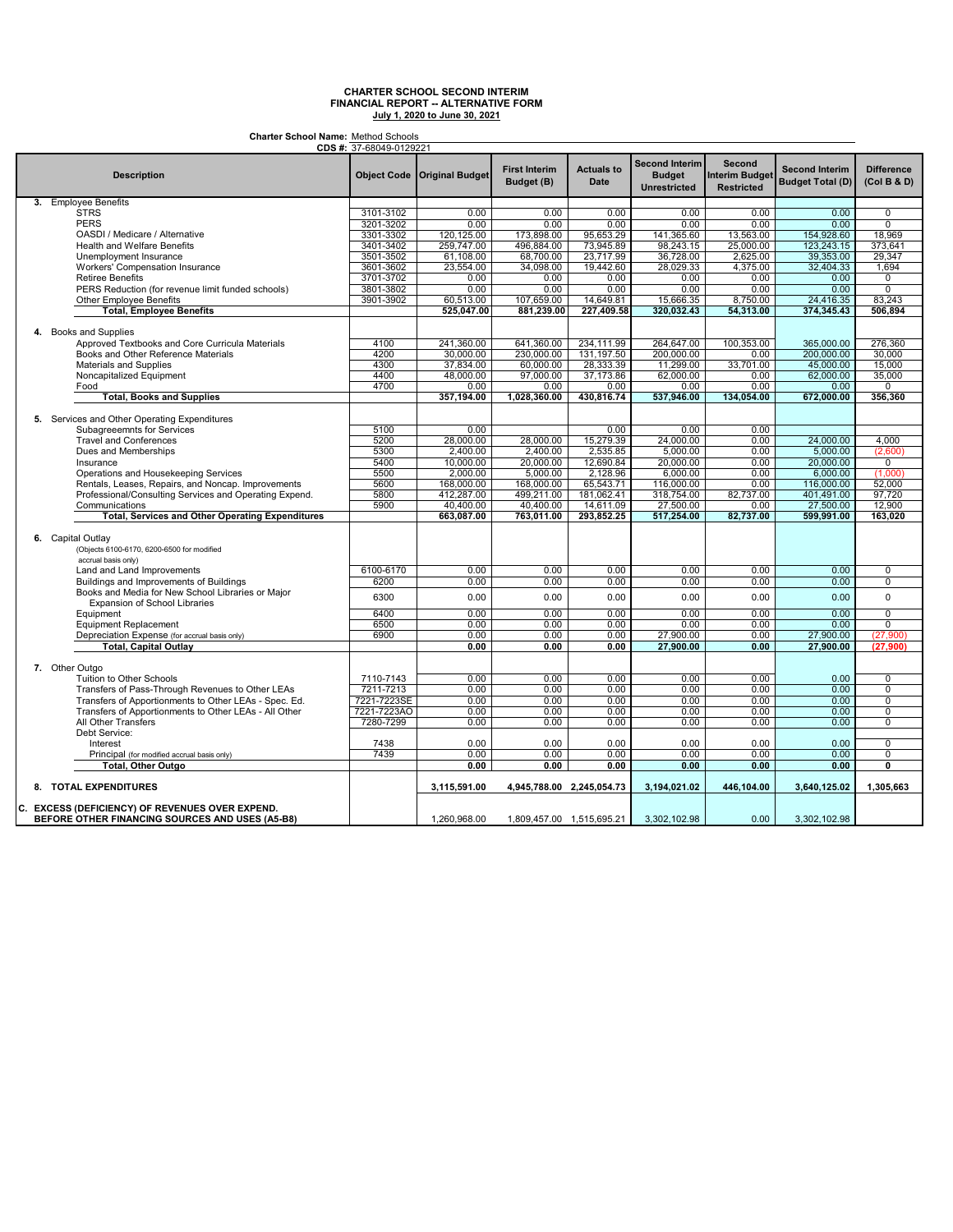**Charter School Name:** Method Schools

|     | CDS #: 37-68049-0129221                                        |            |                                      |                                    |                           |                                                               |                                                             |                                                  |                                  |
|-----|----------------------------------------------------------------|------------|--------------------------------------|------------------------------------|---------------------------|---------------------------------------------------------------|-------------------------------------------------------------|--------------------------------------------------|----------------------------------|
|     | <b>Description</b>                                             |            | <b>Object Code   Original Budget</b> | <b>First Interim</b><br>Budget (B) | <b>Actuals to</b><br>Date | <b>Second Interim</b><br><b>Budget</b><br><b>Unrestricted</b> | <b>Second</b><br><b>Interim Budget</b><br><b>Restricted</b> | <b>Second Interim</b><br><b>Budget Total (D)</b> | <b>Difference</b><br>(Col B & D) |
| D.  | <b>OTHER FINANCING SOURCES / USES</b>                          |            |                                      |                                    |                           |                                                               |                                                             |                                                  |                                  |
|     | <b>Other Sources</b>                                           | 8930-8979  | 0.00                                 | 0.00                               | 0.00                      | 0.00                                                          | 0.00                                                        | 0.00                                             | 0                                |
|     | Less: Other Uses                                               | 7630-7699  | 0.00                                 | 0.00                               | 0.00                      | 0.00                                                          | 0.00                                                        | 0.00                                             | $\overline{0}$                   |
|     | Contributions Between Unrestricted and Restricted Accounts     |            |                                      |                                    |                           |                                                               |                                                             |                                                  |                                  |
|     | (must net to zero)                                             | 8980-8999  | 0.00                                 | 0.00                               | 0.00                      | 0.00                                                          | 0.00                                                        | 0.00                                             | $\Omega$                         |
|     | TOTAL OTHER FINANCING SOURCES / USES<br>4.                     |            | 0.00                                 | 0.00                               | 0.00                      | 0.00                                                          | 0.00                                                        | 0.00                                             | 0                                |
| E.  | NET INCREASE (DECREASE) IN FUND BALANCE (C + D4)               |            | 1,260,968.00                         | 1,809,457.00                       | 1,515,695.21              | 3.302.102.98                                                  | 0.00                                                        | 3,302,102.98                                     | $\Omega$                         |
| IF. | <b>FUND BALANCE, RESERVES</b><br><b>Beginning Fund Balance</b> |            |                                      |                                    |                           |                                                               |                                                             |                                                  |                                  |
|     | As of July 1<br>a.                                             | 9791       | 6,823,281.95                         | 6,823,281.95                       |                           | 6.373.361.95                                                  | 449,920.00                                                  | 6,823,281.95                                     | $\Omega$                         |
|     | Adjustments/Restatements to Beginning Balance<br>b.            | 9793, 9795 | 0.00                                 | 0.00                               |                           | 41.000.00                                                     |                                                             | 41,000.00                                        | 41.000                           |
|     | Adjusted Beginning Balance<br>C.                               |            | 6,823,281.95                         | 6,823,281.95                       |                           | 6,414,361.95                                                  | 449,920.00                                                  | 6,864,281.95                                     |                                  |
|     | Ending Fund Balance, Oct 31 (E + F.1.c.)                       |            | 8.084.249.95                         | 8,632,738.95                       |                           | 9,716,464.93                                                  | 449,920.00                                                  | 10,166,384.93                                    |                                  |
|     | Components of Ending Fund Balance:                             |            |                                      |                                    |                           |                                                               |                                                             |                                                  |                                  |
|     | Reserve for Revolving Cash (equals object 9130)                | 9711       | 0.00                                 | 0.00                               |                           | 0.00                                                          | 0.00                                                        | 0.00                                             |                                  |
|     | Reserve for Stores (equals object 9320)                        | 9712       | 0.00                                 | 0.00                               |                           | 0.00                                                          | 0.00                                                        | 0.00                                             |                                  |
|     | Reserve for Prepaid Expenditures (equals object 9330)          | 9713       | 0.00                                 | 0.00                               |                           | 0.00                                                          | 0.00                                                        | 0.00                                             |                                  |
|     | All Others                                                     | 9719       | 0.00                                 | 0.00                               |                           | 0.00                                                          | 0.00                                                        | 0.00                                             |                                  |
|     | <b>Legally Restricted Balance</b>                              | 9740       | 0.00                                 | 0.00                               |                           |                                                               | 0.00                                                        | 0.00                                             |                                  |
|     | Designated for Economic Uncertainties                          | 9770       | 93,467.73                            | 148,373.64                         |                           | 95,820.63                                                     |                                                             | 95,820.63                                        |                                  |
|     | <b>Other Designations</b>                                      | 9775, 9780 | 0.00                                 | 0.00                               |                           | 0.00                                                          | 0.00                                                        | 0.00                                             |                                  |
|     | Net Investment in Capital Assests (Accrual Basis Only)         | 9796       | 0.00                                 | 0.00                               |                           | 0.00                                                          | 0.00                                                        | 0.00                                             |                                  |
|     | <b>Undesignated / Unappropriated Amount</b>                    | 9790       | 7.990.782.22                         | 8.484.365.31                       |                           | 9.620.644.30                                                  | 449,920.00                                                  | 10,070,564.30                                    | 0                                |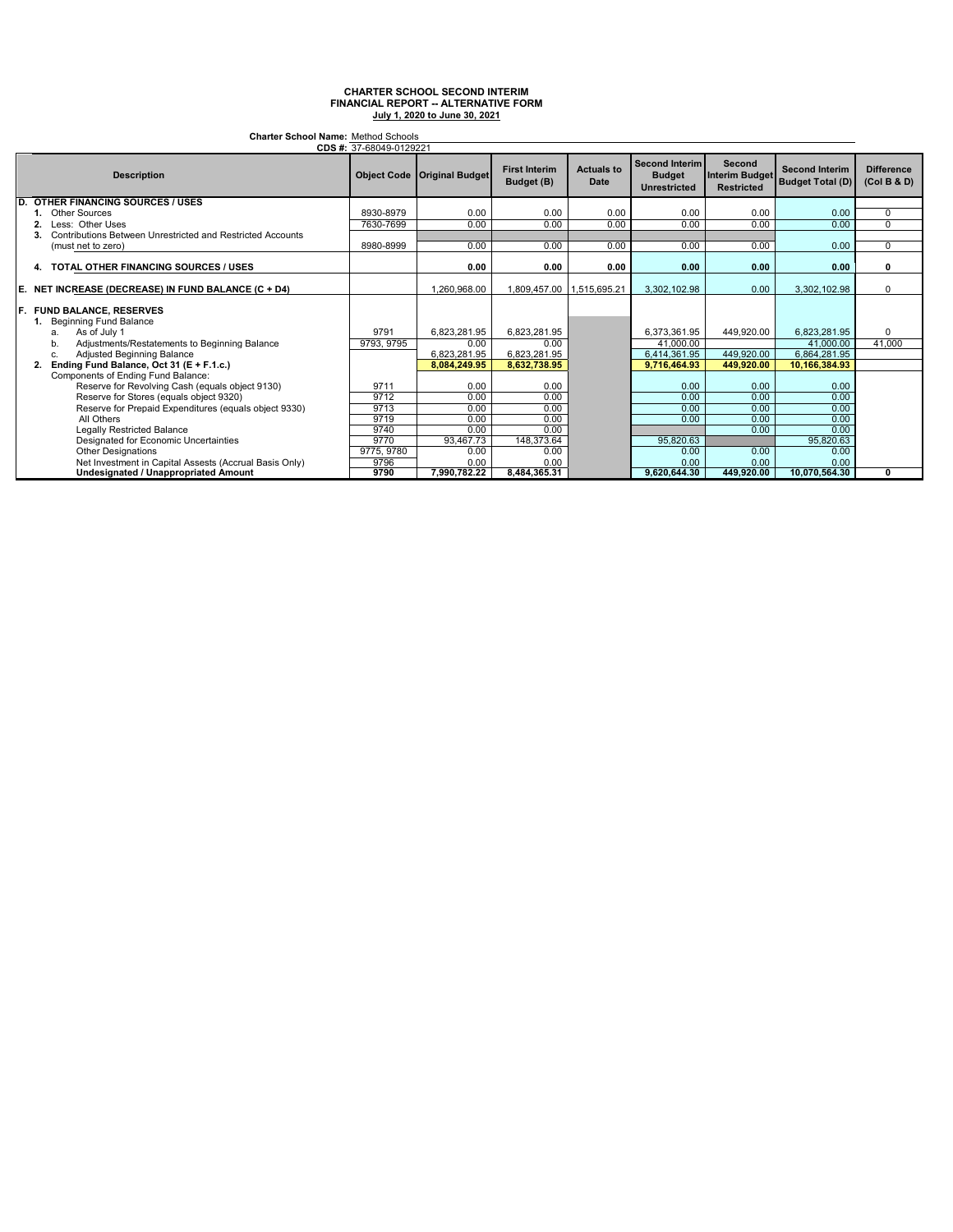#### **CHARTER SCHOOL MULTI-YEAR PROJECTION - ALTERNATIVE FORM**

**Charter School Name:** Method Schools

**Charter Approvi** 

|                             | CDS #: 37-68049-0129221        |
|-----------------------------|--------------------------------|
|                             | ving Entity: Dehesa Elementary |
|                             | County: San Diego              |
| <b>Charter #: 1617</b>      |                                |
| <b>Fiscal Year: 2020-21</b> |                                |
|                             |                                |

| 2020-21 (populated from Alternative Form Tab) |                                                                                               |                           |                                      |                                                                     |                                              |                              |                              |
|-----------------------------------------------|-----------------------------------------------------------------------------------------------|---------------------------|--------------------------------------|---------------------------------------------------------------------|----------------------------------------------|------------------------------|------------------------------|
|                                               |                                                                                               |                           |                                      |                                                                     |                                              |                              |                              |
|                                               | <b>Description</b>                                                                            | <b>Object Code</b>        | <b>Budget</b><br><b>Unrestricted</b> | Second Interim Second Interim<br><b>Budget</b><br><b>Restricted</b> | <b>Second Interim</b><br><b>Budget Total</b> | <b>Totals for</b><br>2021-22 | <b>Totals for</b><br>2022-23 |
|                                               | <b>REVENUES</b>                                                                               |                           |                                      |                                                                     |                                              |                              |                              |
|                                               | 1. LCFF Sources                                                                               |                           |                                      |                                                                     |                                              |                              |                              |
|                                               | State Aid - Current Year                                                                      | 8011                      | 6,013,746.00                         |                                                                     | 6,013,746.00                                 | 6,174,267.00                 | 6,253,445.00                 |
|                                               | <b>Education Protection Account - Current Year</b>                                            | 8012                      | 124.820.00                           |                                                                     | 124.820.00                                   | 124.820.00                   | 124.820.00                   |
|                                               | State Aid - Prior Years                                                                       | 8019                      | 0.00                                 |                                                                     | 0.00                                         | 0.00                         | 0.00                         |
|                                               | Transfer of Charter Schools in Lieu of Property Taxes                                         | 8096                      | 137,071.00                           |                                                                     | 137,071.00                                   | 137,071.00                   | 137,071.00                   |
|                                               | Other LCFF Transfers                                                                          | 8091, 8097                | 0.00                                 |                                                                     | 0.00                                         | 0.00                         | 0.00                         |
|                                               | <b>Total, LCFF Sources</b>                                                                    |                           | 6,275,637.00                         |                                                                     | 6,275,637.00                                 | 6,436,158.00                 | 6,515,336.00                 |
|                                               |                                                                                               |                           |                                      |                                                                     |                                              |                              |                              |
|                                               | 2. Federal Revenues                                                                           |                           |                                      |                                                                     |                                              |                              |                              |
|                                               | No Child Left Behind                                                                          | 8290                      |                                      | 0.00                                                                | 0.00                                         | 0.00                         | 0.00                         |
|                                               | Special Education - Federal                                                                   | 8181, 8182                |                                      | 0.00                                                                | 0.00                                         | 0.00                         | 0.00                         |
|                                               | <b>Child Nutrition - Federal</b>                                                              | 8220                      |                                      | 0.00                                                                | 0.00                                         | 0.00                         | 0.00                         |
|                                               | <b>Other Federal Revenues</b>                                                                 | 8290                      | 0.00                                 | 100,353.00                                                          | 100,353.00                                   | 0.00                         | 0.00                         |
|                                               | <b>Total, Federal Revenues</b>                                                                |                           | 0.00                                 | 100,353.00                                                          | 100,353.00                                   | 0.00                         | 0.00                         |
|                                               |                                                                                               |                           |                                      |                                                                     |                                              |                              |                              |
| 3.                                            | <b>Other State Revenues</b>                                                                   |                           |                                      |                                                                     |                                              |                              |                              |
|                                               | Special Education - State                                                                     | StateRevSE                |                                      | 312,050.00                                                          | 312,050.00                                   | 312,050.00                   | 312,050.00                   |
|                                               | <b>Child Nutrition Programs</b>                                                               | 8520                      | 0.00                                 | 0.00                                                                | 0.00<br>0.00                                 | 0.00<br>0.00                 | 0.00                         |
|                                               | <b>Mandated Costs Reimbursements</b>                                                          | 8550                      |                                      |                                                                     |                                              |                              | 0.00                         |
|                                               | Lottery - Unrestricted and Instructional Materials                                            | 8560                      | 95,487.00                            | 33,701.00                                                           | 129,188.00                                   | 129,188.00                   | 129,188.00                   |
|                                               | Low Performing Student Block Grant                                                            | 8590<br><b>StateRevAO</b> | 0.00<br>0.00                         | 0.00<br>0.00                                                        | 0.00<br>0.00                                 | 0.00<br>0.00                 | 0.00<br>0.00                 |
|                                               | All Other State Revenues<br><b>Total, Other State Revenues</b>                                |                           | 95,487.00                            | 345,751.00                                                          | 441,238.00                                   | 441,238.00                   | 441,238.00                   |
|                                               |                                                                                               |                           |                                      |                                                                     |                                              |                              |                              |
|                                               | 4. Other Local Revenues                                                                       |                           |                                      |                                                                     |                                              |                              |                              |
|                                               | Transfers from Sponsoring LEAs to Charter Schools                                             | 8791                      | 0.00                                 |                                                                     | 0.00                                         | 0.00                         | 0.00                         |
|                                               | All Other Local Revenues                                                                      | LocalRevAO                | 125,000.00                           | 0.00                                                                | 125,000.00                                   | 100,000.00                   | 100,000.00                   |
|                                               | <b>Total, Local Revenues</b>                                                                  |                           | 125.000.00                           | 0.00                                                                | 125.000.00                                   | 100,000.00                   | 100.000.00                   |
|                                               |                                                                                               |                           |                                      |                                                                     |                                              |                              |                              |
|                                               | 5. TOTAL REVENUES                                                                             |                           | 6.496.124.00                         | 446.104.00                                                          | 6,942,228.00                                 | 6,977,396.00                 | 7,056,574.00                 |
|                                               |                                                                                               |                           |                                      |                                                                     |                                              |                              |                              |
|                                               | <b>B. EXPENDITURES</b>                                                                        |                           |                                      |                                                                     |                                              |                              |                              |
|                                               | 1. Certificated Salaries                                                                      |                           |                                      |                                                                     |                                              |                              |                              |
|                                               | <b>Teachers' Salaries</b>                                                                     | 1100                      | 1,244,782.04                         | 175,000.00                                                          | 1,419,782.04                                 | 1,490,771.14                 | 1,565,309.70                 |
|                                               | <b>Certificated Pupil Support Salaries</b>                                                    | 1200                      | 0.00                                 | 0.00                                                                | 0.00                                         | 0.00                         | 0.00                         |
|                                               | Certificated Supervisors' and Administrators' Salaries                                        | 1300                      | 109,258.92                           | 0.00                                                                | 109,258.92                                   | 114,721.87                   | 120.457.96                   |
|                                               | <b>Other Certificated Salaries</b>                                                            | 1900                      | 0.00                                 | 0.00                                                                | 0.00                                         | 0.00                         | 0.00                         |
|                                               | <b>Total, Certificated Salaries</b>                                                           |                           | 1.354.040.96                         | 175,000.00                                                          | 1.529.040.96                                 | 1.605.493.01                 | 1.685.767.66                 |
|                                               |                                                                                               |                           |                                      |                                                                     |                                              |                              |                              |
|                                               | 2. Non-certificated Salaries                                                                  |                           |                                      |                                                                     |                                              |                              |                              |
|                                               | <b>Instructional Aides' Salaries</b>                                                          | 2100                      | 173.286.51                           | 0.00                                                                | 173,286.51                                   | 181,950.84                   | 191.048.38                   |
|                                               | Non-certificated Support Salaries                                                             | 2200                      | 0.00                                 | 0.00                                                                | 0.00                                         | 0.00                         | 0.00                         |
|                                               | Non-certificated Supervisors' and Administrators' Sal.<br><b>Clerical and Office Salaries</b> | 2300<br>2400              | 63,886.50<br>199,674.62              | 0.00<br>0.00                                                        | 63,886.50<br>199.674.62                      | 67,080.83<br>209,658.35      | 70,434.87<br>220.141.27      |
|                                               | <b>Other Non-certificated Salaries</b>                                                        | 2900                      |                                      | 0.00                                                                | 0.00                                         |                              | 0.00                         |
|                                               | <b>Total, Non-certificated Salaries</b>                                                       |                           | 0.00<br>436,847.63                   | 0.00                                                                | 436,847.63                                   | 0.00<br>458,690.01           | 481,624.51                   |
|                                               |                                                                                               |                           |                                      |                                                                     |                                              |                              |                              |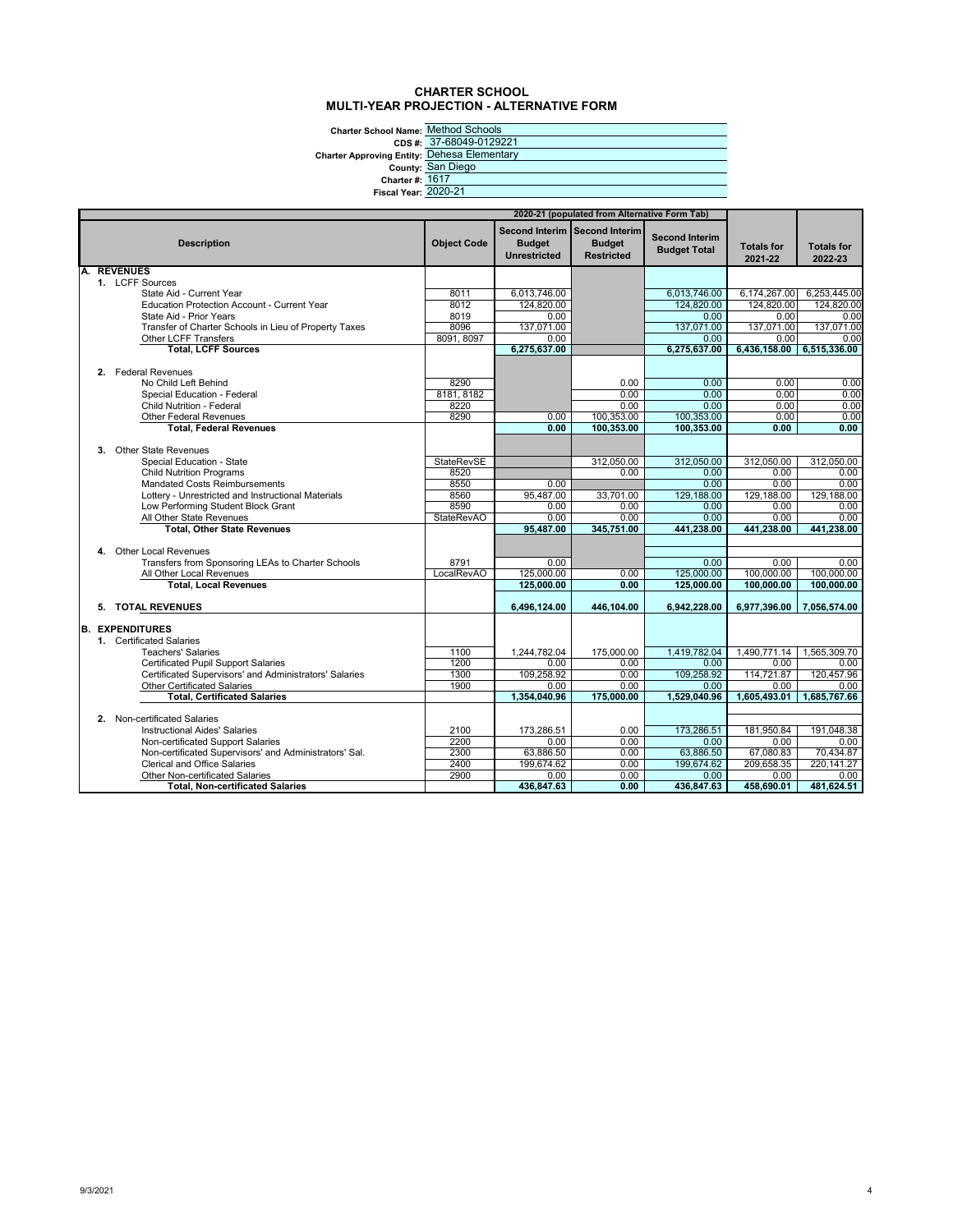|    | <b>Description</b>                                                                                 | <b>Object Code</b> | <b>Budget</b><br><b>Unrestricted</b> | Second Interim Second Interim<br><b>Budget</b><br><b>Restricted</b> | <b>Second Interim</b><br><b>Budget Total</b> | <b>Totals for</b><br>2021-22 | <b>Totals for</b><br>2022-23 |
|----|----------------------------------------------------------------------------------------------------|--------------------|--------------------------------------|---------------------------------------------------------------------|----------------------------------------------|------------------------------|------------------------------|
|    | 3. Employee Benefits                                                                               |                    |                                      |                                                                     |                                              |                              |                              |
|    | <b>STRS</b>                                                                                        | 3101-3102          | 0.00                                 | 0.00                                                                | 0.00                                         | 0.00                         | 0.00                         |
|    | <b>PERS</b>                                                                                        | 3201-3202          | 0.00                                 | 0.00                                                                | 0.00                                         | 0.00                         | 0.00                         |
|    | OASDI / Medicare / Alternative                                                                     | 3301-3302          | 141,365.60                           | 13,563.00                                                           | 154,928.60                                   | 162,675.03                   | 170,808.78                   |
|    | <b>Health and Welfare Benefits</b>                                                                 | 3401-3402          | 98,243.15                            | 25,000.00                                                           | 123,243.15                                   | 129,405.31                   | 135,875.57                   |
|    | Unemployment Insurance                                                                             | 3501-3502          | 36,728.00                            | 2,625.00                                                            | 39,353.00                                    | 41,320.65                    | 43,386.68                    |
|    | Workers' Compensation Insurance                                                                    | 3601-3602          | 28,029.33                            | 4,375.00                                                            | 32,404.33                                    | 34,024.55                    | 35,725.77                    |
|    | <b>Retiree Benefits</b>                                                                            | 3701-3702          | 0.00                                 | 0.00                                                                | 0.00                                         | 0.00                         | 0.00                         |
|    | PERS Reduction (for revenue limit funded schools)                                                  | 3801-3802          | 0.00                                 | 0.00                                                                | 0.00                                         | 0.00                         | 0.00                         |
|    | <b>Other Employee Benefits</b>                                                                     | 3901-3902          | 15,666.35                            | 8,750.00                                                            | 24,416.35                                    | 0.00                         | 0.00                         |
|    | <b>Total, Employee Benefits</b>                                                                    |                    | 320,032.43                           | 54,313.00                                                           | 374,345.43                                   | 367,425.53                   | 385,796.81                   |
|    |                                                                                                    |                    |                                      |                                                                     |                                              |                              |                              |
| 4. | <b>Books and Supplies</b>                                                                          |                    |                                      |                                                                     |                                              |                              |                              |
|    | Approved Textbooks and Core Curricula Materials                                                    | 4100               | 264.647.00                           | 100,353.00                                                          | 365,000.00                                   | 383,250.00                   | 402,412.50                   |
|    | Books and Other Reference Materials                                                                | 4200               | 200,000.00                           | 0.00                                                                | 200,000.00                                   | 210,000.00                   | 220,500.00                   |
|    | <b>Materials and Supplies</b>                                                                      | 4300               | 11,299.00                            | 33,701.00                                                           | 45,000.00                                    | 47,250.00                    | 49,612.50                    |
|    | Noncapitalized Equipment                                                                           | 4400               | 62,000.00                            | 0.00                                                                | 62,000.00                                    | 65,100.00                    | 68,355.00                    |
|    | Food                                                                                               | 4700               | 0.00                                 | 0.00                                                                | 0.00                                         | 0.00                         | 0.00                         |
|    | <b>Total, Books and Supplies</b>                                                                   |                    | 537,946.00                           | 134.054.00                                                          | 672,000.00                                   | 705,600.00                   | 740,880.00                   |
|    |                                                                                                    |                    |                                      |                                                                     |                                              |                              |                              |
|    | 5. Services and Other Operating Expenditures                                                       |                    |                                      |                                                                     |                                              |                              |                              |
|    | <b>Subagreeemnts for Services</b>                                                                  | 5100               | 0.00                                 | 0.00                                                                | 0.00                                         | 0.00                         | 0.00                         |
|    | <b>Travel and Conferences</b>                                                                      | 5200               | 24,000.00                            | 0.00                                                                | 24,000.00                                    | 25,200.00                    | 26.460.00                    |
|    |                                                                                                    | 5300               | 5,000.00                             | 0.00                                                                | 5.000.00                                     | 5.250.00                     |                              |
|    | Dues and Memberships<br>Insurance                                                                  |                    |                                      |                                                                     |                                              |                              | 5,512.50                     |
|    |                                                                                                    | 5400               | 20,000.00                            | 0.00                                                                | 20,000.00                                    | 21,000.00                    | 22,050.00                    |
|    | Operations and Housekeeping Services                                                               | 5500               | 6,000.00                             | 0.00                                                                | 6,000.00                                     | 6,300.00                     | 6,615.00                     |
|    | Rentals, Leases, Repairs, and Noncap. Improvements                                                 | 5600               | 116,000.00                           | 0.00                                                                | 116,000.00                                   | 121,800.00                   | 127,890.00                   |
|    | Professional/Consulting Services and Operating Expend.                                             | 5800               | 318,754.00                           | 82,737.00                                                           | 401,491.00                                   | 421,565.55                   | 442,643.83                   |
|    | Communications                                                                                     | 5900               | 27,500.00                            | 0.00                                                                | 27,500.00                                    | 28.875.00                    | 30.318.75                    |
|    | <b>Total, Services and Other Operating Expenditures</b>                                            |                    | 517,254.00                           | 82,737.00                                                           | 599,991.00                                   | 629,990.55                   | 661,490.08                   |
|    | 6. Capital Outlay<br>(Objects 6100-6170, 6200-6500 for modified<br>accrual basis only)             |                    |                                      |                                                                     |                                              |                              |                              |
|    | Land and Land Improvements                                                                         | 6100-6170          | 0.00                                 | 0.00                                                                | 0.00                                         | 0.00                         | 0.00                         |
|    | Buildings and Improvements of Buildings                                                            | 6200               | 0.00                                 | 0.00                                                                | 0.00                                         | 0.00                         | 0.00                         |
|    | Books and Media for New School Libraries or Major                                                  |                    | 0.00                                 | 0.00                                                                | 0.00                                         | 0.00                         | 0.00                         |
|    | <b>Expansion of School Libraries</b>                                                               | 6300               | 0.00                                 | 0.00                                                                | 0.00                                         | 0.00                         | 0.00                         |
|    | Equipment                                                                                          | 6400               | 0.00                                 | 0.00                                                                | 0.00                                         | 0.00                         | 0.00                         |
|    | <b>Equipment Replacement</b>                                                                       | 6500               | 0.00                                 | 0.00                                                                | 0.00                                         | 0.00                         | 0.00                         |
|    | Depreciation Expense (for accrual basis only)                                                      | 6900               | 27,900.00                            | 0.00                                                                | 27,900.00                                    | 27,900.00                    | 27,900.00                    |
|    | <b>Total, Capital Outlay</b>                                                                       |                    | 27,900.00                            | 0.00                                                                | 27,900.00                                    | 27,900.00                    | 27,900.00                    |
|    |                                                                                                    |                    |                                      |                                                                     |                                              |                              |                              |
|    | 7. Other Outgo                                                                                     |                    |                                      |                                                                     |                                              |                              |                              |
|    | Tuition to Other Schools                                                                           | 7110-7143          | 0.00                                 | 0.00                                                                | 0.00                                         | 0.00                         | 0.00                         |
|    | Transfers of Pass-Through Revenues to Other LEAs                                                   | 7211-7213          | 0.00                                 | 0.00                                                                | 0.00                                         | 0.00                         | 0.00                         |
|    | Transfers of Apportionments to Other LEAs - Spec. Ed.                                              | 7221-7223SE        | 0.00                                 | 0.00                                                                | 0.00                                         | 0.00                         | 0.00                         |
|    | Transfers of Apportionments to Other LEAs - All Other                                              | 7221-7223AO        | 0.00                                 | 0.00                                                                | 0.00                                         | 0.00                         | 0.00                         |
|    | All Other Transfers                                                                                | 7280-7299          | 0.00                                 | 0.00                                                                | 0.00                                         | 0.00                         | 0.00                         |
|    | Debt Service:                                                                                      |                    |                                      |                                                                     |                                              |                              |                              |
|    | Interest                                                                                           | 7438               | 0.00                                 | 0.00                                                                | 0.00                                         | 0.00                         | 0.00                         |
|    | Principal (for modified accrual basis only)                                                        | 7439               | 0.00                                 | 0.00                                                                | 0.00                                         | 0.00                         | 0.00                         |
|    | Total, Other Outgo                                                                                 |                    | 0.00                                 | 0.00                                                                | 0.00                                         | 0.00                         | 0.00                         |
|    | 8. TOTAL EXPENDITURES                                                                              |                    | 3.194.021.02                         | 446,104.00                                                          | 3,640,125.02                                 | 3,795,099.10                 | 3.983.459.06                 |
|    | C. EXCESS (DEFICIENCY) OF REVENUES OVER EXPEND.<br>BEFORE OTHER FINANCING SOURCES AND USES (A5-B8) |                    | 3.302.102.98                         | 0.00                                                                | 3.302.102.98                                 | 3,182,296.90 3,073,114.94    |                              |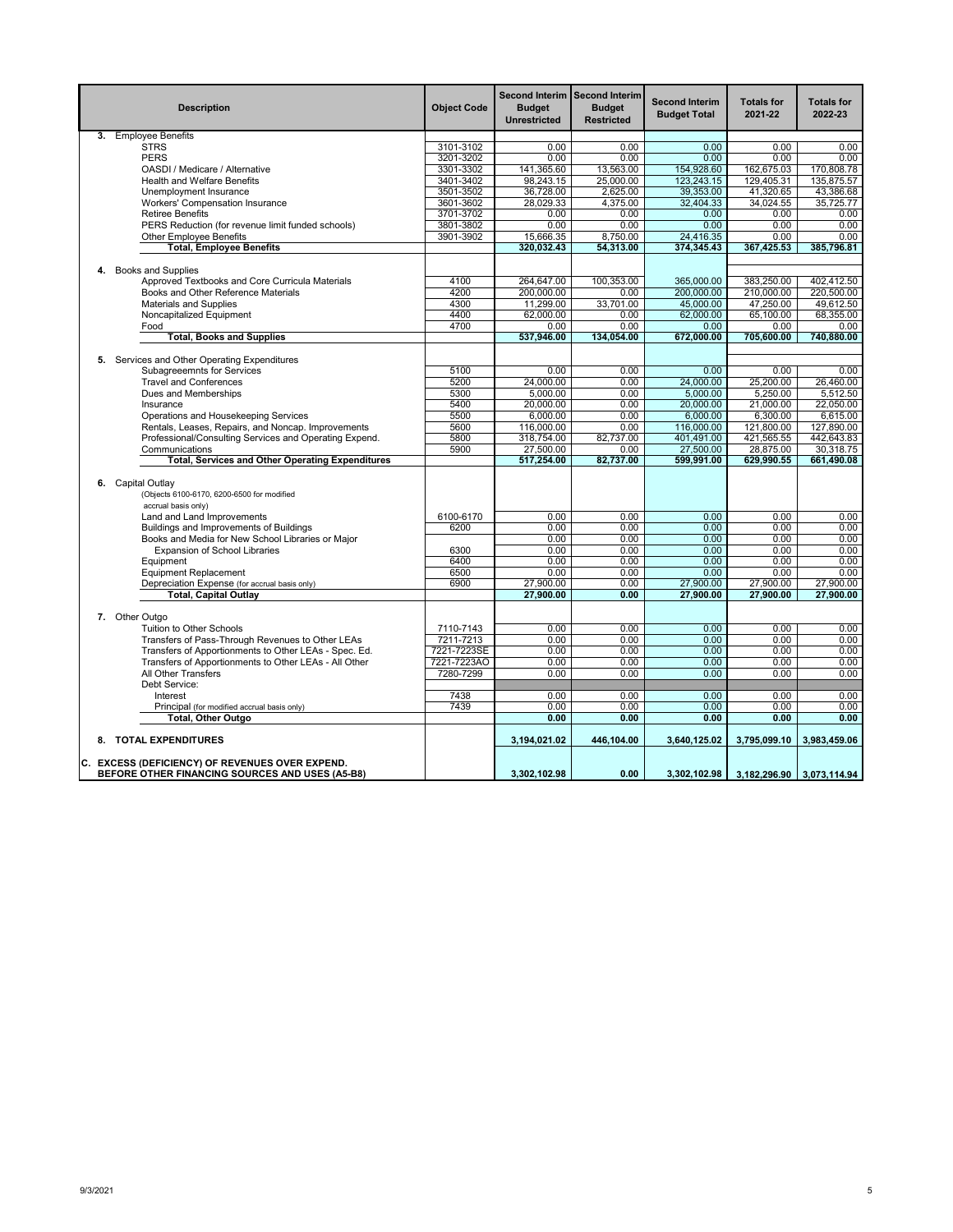|     | <b>Description</b>                                         | <b>Object Code</b> | <b>Budget</b><br><b>Unrestricted</b> | Second Interim Second Interim<br><b>Budget</b><br><b>Restricted</b> | <b>Second Interim</b><br><b>Budget Total</b> | <b>Totals for</b><br>2021-22 | <b>Totals for</b><br>2022-23 |
|-----|------------------------------------------------------------|--------------------|--------------------------------------|---------------------------------------------------------------------|----------------------------------------------|------------------------------|------------------------------|
| ID. | <b>OTHER FINANCING SOURCES / USES</b>                      |                    |                                      |                                                                     |                                              |                              |                              |
|     | Other Sources                                              | 8930-8979          | 0.00                                 | 0.00                                                                | 0.00                                         | 0.00                         | 0.00                         |
|     | Less: Other Uses                                           | 7630-7699          | 0.00                                 | 0.00                                                                | 0.00                                         | 0.00                         | 0.00                         |
|     | Contributions Between Unrestricted and Restricted Accounts |                    |                                      |                                                                     |                                              |                              |                              |
|     | (must net to zero)                                         | 8980-8999          | 0.00                                 | 0.00                                                                | 0.00                                         | 0.00                         | 0.00                         |
|     | TOTAL OTHER FINANCING SOURCES / USES<br>4.                 |                    | 0.00                                 | 0.00                                                                | 0.00                                         | 0.00                         | 0.00                         |
| IE. | NET INCREASE (DECREASE) IN FUND BALANCE (C + D4)           |                    | 3.302.102.98                         | 0.00                                                                | 3,302,102.98                                 | 3,182,296.90                 | 3.073.114.94                 |
|     |                                                            |                    |                                      |                                                                     |                                              |                              |                              |
| IF. | <b>FUND BALANCE, RESERVES</b>                              |                    |                                      |                                                                     |                                              |                              |                              |
|     | <b>Beginning Fund Balance</b>                              |                    | 0.00                                 | 0.00                                                                |                                              |                              |                              |
|     | As of July 1<br>a.                                         | 9791               | 6,373,361.95                         | 449,920.00                                                          | 6.823.281.95                                 | 10,166,384.93                | ###########                  |
|     | b.<br>Adjustments/Restatements to Beginning Balance        | 9793, 9795         | 41.000.00                            | 0.00                                                                | 41.000.00                                    | 0.00                         | 0.00                         |
|     | Adjusted Beginning Balance<br>c.                           |                    | 6,414,361.95                         | 449.920.00                                                          | 6,864,281.95                                 | 10,166,384.93                | ###########                  |
|     | Ending Fund Balance, Oct 31 (E + F.1.c.)<br>2.             |                    | 9,716,464.93                         | 449.920.00                                                          | 10.166.384.93                                | 13,348,681.83                |                              |
|     | Components of Ending Fund Balance:                         |                    |                                      |                                                                     |                                              |                              |                              |
|     | Reserve for Revolving Cash (equals object 9130)            | 9711               | 0.00                                 | 0.00                                                                | 0.00                                         | 0.00                         | 0.00                         |
|     | Reserve for Stores (equals object 9320)                    | 9712               | 0.00                                 | 0.00                                                                | 0.00                                         | 0.00                         | 0.00                         |
|     | Reserve for Prepaid Expenditures (equals object 9330)      | 9713               | 0.00                                 | 0.00                                                                | 0.00                                         | 0.00                         | 0.00                         |
|     | All Others                                                 | 9719               | 0.00                                 | 0.00                                                                | 0.00                                         | 0.00                         | 0.00                         |
|     | <b>Legally Restricted Balance</b>                          | 9740               |                                      | 0.00                                                                | 0.00                                         | 0.00                         | 0.00                         |
|     | Designated for Economic Uncertainties                      | 9770               | 95,820.63                            |                                                                     | 95,820.63                                    | 113,852.97                   | 119,503.77                   |
|     | <b>Other Designations</b>                                  | 9775, 9780         | 0.00                                 | 0.00                                                                | 0.00                                         | 0.00                         | 0.00                         |
|     | Net Investment in Capital Assests (Accrual Basis Only)     | 9796               | 0.00                                 | 0.00                                                                | 0.00                                         | 0.00                         | 0.00                         |
|     | Undesignated / Unappropriated Amount                       | 9790               | 9,620,644.30                         | 449.920.00                                                          | 10,070,564.30                                | 13,234,828.85                | <i>*************</i> **      |